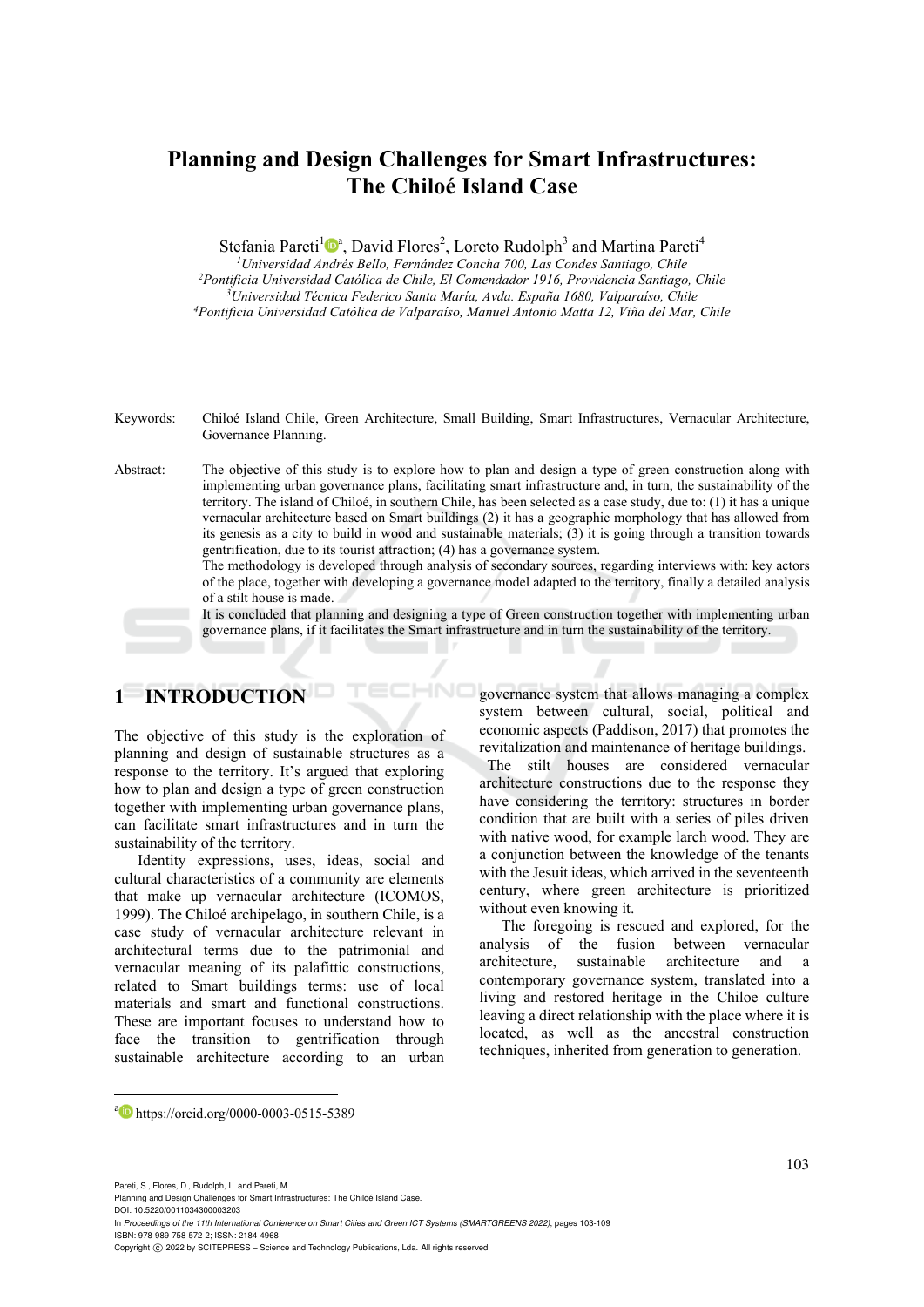#### **2 THEORETICAL FRAMEWORK**

Vernacular architecture is the characteristic architectural form and style of a region or area, where its architecture is defined by the knowledge and experience of the inhabitant, in addition to the use of local materials, which allows the realization of its constructions. This makes it constantly evolving looking for new ways of building. A stilt house is understood as a type of house built on stilts, generally made of wood, which maintains the entire house.

Most of these constructions in the world are located in lagoons, rivers, lakes or on the edge of the sea. The houses of Akit, vernacular houses built in wood on stilts made by the inhabitants, respecting nature, ecology and cultural values, being linked to the environment and traditional (Faisal, Firzal, & Rijal, 2019). The use of local materials such as larch wood, together with the knowledge of the tenants, are key to define the palafittic structures of Chiloé as architectural heritage and an example of sustainable architecture, where construction techniques that open the way to functionality and architectural diversity are evident. Cases such as Vâlcea, Sibiu and Buzău (Bartha, 2014) where the use of local wood in homes appears not only in the structure, but also in furniture, reflect that the use of this material is an indicator to classify those structures as vernacular that show evolution in the tradition and use of raw materials.

Given the tradition of wood construction, it can be understood that it has been an exchange of knowledge passed down through time. Those vernacular works can be classified into different typologies (Maudlin, 2010; Debaillex, 2010) having in common that they are traditional buildings presenting a duality between the social and the political of the time. There is little clarity regarding the tools that are used for the constructions due to their poor conservation, making their authenticity difficult, so we want to combine a system of recognition tools and reconstruct the forms of traditional constructions, giving space to two forms, for example recognition of typologies and also generate hypotheses with the types of structures over time helping a possible reconstruction.

In relation to sustainable architecture, it is a design method which seeks to minimize the impact of buildings on the environment, in addition to improving life and projecting healthy spaces for the inhabitants. There is a great urban expansion, being compact cities those that are more sustainable but lack green areas (Artmann, Kohler, Meinel, Gan, & Ioja, 2019), so they propose to generate a systemic conceptual framework, which is intended to be

defined by two focuses: the first being smart cities responding to the needs of urban growth by giving smart limits, and the second being green cities that aim to conserve the environment both in its natural environment and urban context.

Another case of green architecture is the green infrastructure model as a mitigation measure for environmental, social and economic sustainability (McMahon, Benedict, & T., 2002). Where there is conventional planning of open spaces in which it is sought to include the conservation of the environment. Green infrastructure must be addressed as a strategy towards the ecological and social impacts of open spaces, thus trying to generate a network linked to green spaces, as well as natural ecosystems, helping to conserve all these benefits to the inhabitants.

Smart cities are being promoted by new technologies (Ioanna & Dimitra, 2019), being a means of tool to reinforce the conservation of urban landscapes through the detection and processing of data and influential actors, which will be implemented to the users thus developing the interaction of these, being a challenge to take the city of today and that it be modified to the intelligent practices implemented by the infrastructure giving a new vision in the urban context. Taking into account that landscape urbanism must be modified to reformulate, repair and conserve the urban environment.

The inhabitants of smart cities should be older, since they are the ones affected in terms of accessibility given their experience in urban design, planning and management. In the Benalúa neighborhood of Alicante in Spain, the members of the neighborhood participate in providing information and problems of their environment (Pérez-del Hoyo, Andújar-Montoya, Mora & Gilart-Iglesias, 2018), concluding with a network of integration and feedback, thus generating good communication between the administration and its citizens, thanks to the support of new technologies.

Urban governance is defined as the structuring, organization, together with communities and citizens, to participate in the planning and design of the city. "The creative city" (Healey, 2012) proposes having innovation and creativity in its form of governance within a proactive urban context in social and economic boards, in addition to being focused on culture, thus creating innovative and ingenious activities of urban localities.

The city of Hong Kong has a governance model where urban governance and competitiveness for the new era of globalization are analyzed (Shen, 2004).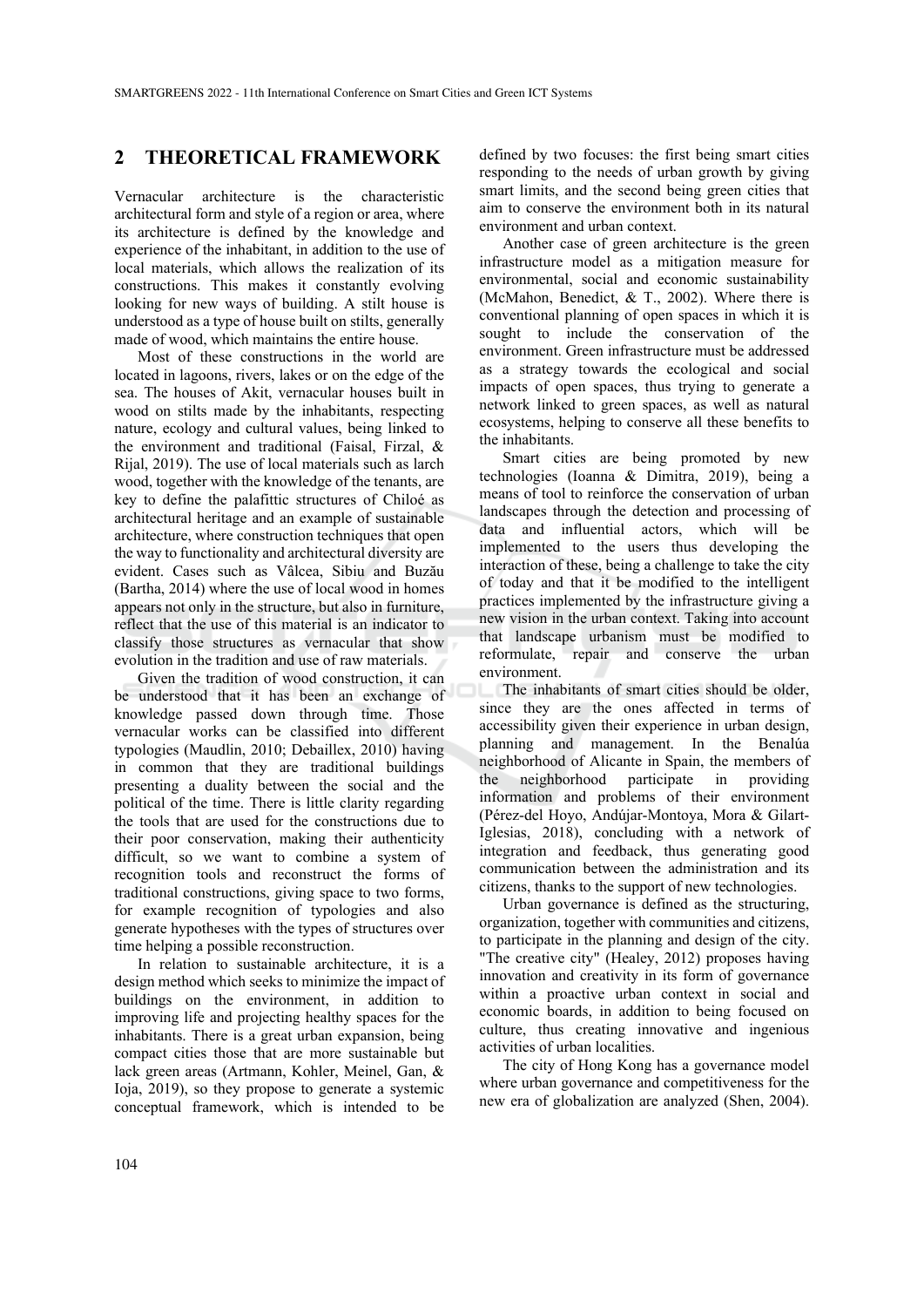This indicates that it is necessary to generate changes in urban governance for the economic, social and environmental sustainability of each city, which must be supported by governments and local communities to be successful.

### **3 METHODOLOGY**

The research is carried out through the study mainly of secondary sources, associated with relevant actors for the case study; architects of the area, authorities in charge, groups or consolidated foundations or neighborhood groups that propose a discourse according to what was investigated.

First, the concept of governance is theoretically developed in order to apply it to the case and generate a governance model that adapts to the needs of the object of study once the edges of interest have been studied, even more so when insularity is considered as the prevailing condition of the case. of study and the problems of connectivity and administration that this entails.

Secondly, Chiloé is analyzed from a general perspective, at the urban level, based on the urban ekistic theory of Constantinos Doxiadis (Doxiadis, 1970), mainly to understand the urban-geographical relationship of its conformation and how from this are taken the constructive decisions that are characteristic of the place, understanding the constant dialogue between the sea, the land and the seashore as the main elements to consider when thinking about living in Chiloé.

With this base, in the third place, we proceed to the analysis of the vernacular architecture of the island, closely related to the above, to finally land the analysis on the specific object of the study, the stilt houses, where it is studied from two perspectives, the aspect constructive-material, and the socio-culturalimmaterial aspect. This allows it to be related to concepts of sustainability and from there, to governance, in order to generate the model mentioned in the first paragraph of this section.

### **4 RESULTS**

Referring to governance today is not the same as doing it 30 years ago or even more. Although the term can easily be related to the concept of *state* or the idea of a traditional government, today the concept has been democratized. Governance does imply government, but not just in the classic way mentioned

recently; although this is still a governance model (Henao, 2014). This democratization has to do mainly with the descent of the concept towards more local and / or community organizational models, which respond to current and particular needs of each sector, never discarding more traditional or official organizational models, associated with established authorities since in this case, governance is exclusive. Simply put, governance is the process or system by which decisions are made, objectives are defined and progress is made towards an objective, mainly through cooperation. This is done at different scales and always ascribed to the particular context of each group that exercises governance, therefore, it is a dynamic model (Iza, 2006).

Understanding the geographical condition of Chiloé, an archipelago in the south of Chile where there is more sea than land, added to the territorial configuration and centralism of the latter, it is possible to recognize various difficulties to configure an efficient governance plan from high administrative positions such as what It would be the Chilean state, thinking about the sustainable development of Chiloé (Montecinos, et al, 2019). Thus, the presence of local governments, added to the work of various organizations and communities of islanders, are key to the configuration of a viable governance model focused on sustainability, where the community plays a fundamental role.

At an urban level, the Chiloé archipelago is characterized by three primary conditions in its geographical makeup, the sea, the land and the edge of the sea. Beyond the obvious, the first stands out both for its role as a limit to be overcome when considering mobility and as a productive space, while the second stands out from the perspective of available land or useful space, both for living and for producing. Within this duality, the edge of the sea appears as a boundary strip between the two worlds, which, despite its hardness, is diffuse thanks to the prevailing tidal movements in Chiloé and where, thanks to constructions such as the palafitos, a mode of inhabit that dominates the three conditions achieving a unique habitability that combines sea, edge and land. The latter is a key part of the vernacular architecture of the archipelago, which, together with the Chiloé churches and minor elements such as the larch wood shingle among others, are the physical representation of a particular and rich culture based on the cultural syncretism of Jesuits and indigenous peoples, where there is a clearly identifiable architectural style that takes wood as a local imprint (Rojas, 2021).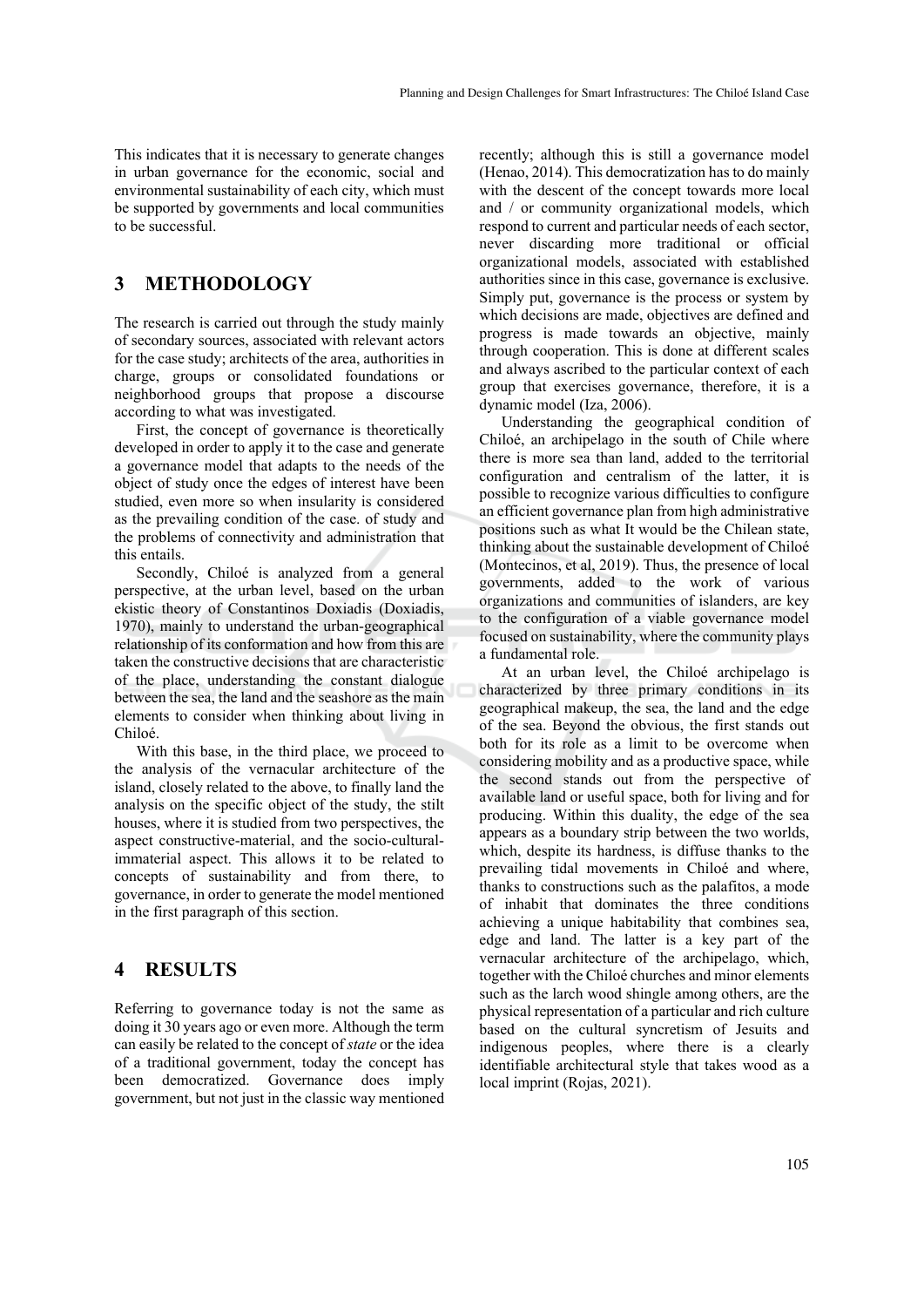Adding to the equation, ekistics as urban theory raises the understanding of urban settlements through different scales relating physical aspects with social aspects (Doxiadis, 1970). Thus, he postulates that for a human settlement to be successful, there must be a balance in what are considered as the five ekistics units (nature, man, shelters, society and networks). Nature is the natural space where man is established, who becomes an inhabitant and therefore builds a refuge, understanding that the notion of refuge ranges from a tent to a building. By living with others, man forms a society where the first networks are created based on their social relationships. The networks also make literal reference to mobility, that is, roads and sea or air routes that allow the transfer of man between refuges and nature. Thus, it is enough that one of these units is taken over for an imbalance to begin that will eventually bring negative consequences for the settlement.

Applying the theory to Chiloé, nature is geographic space; sea, land and border, together with their natural resources that, from the insularity, become fundamental given the difficulties of connectivity. The chilote becomes the man. He is the one who, along with other Chilotes, build their cities and towns across the various islands, where, given the aforementioned cultural syncretism, they now have a clear and defined identity based on both technical and ideological knowledge that make them Chilotes, as well, build society based on the consolidation of said identity that also generates social networks. The physical networks are all the roads along the islands, in addition to the maritime routes that allow the connection of the entire archipelago where travel by sea is mandatory under certain circumstances.

This analysis seeks to establish the urban structure of Chiloé as a self-sufficient unit in itself, with clear and definable elements that become key variables to propose a governance model. In this sense, emphasizing once again how the territorial conformation of Chile encourages centralisms that hinder governance models from official bodies that respond to local needs, in Chiloé as an area there are three elements to consider when proposing a model. These would be the geography, cultural heritage and tourism, understood as the historical conditions of the place (Rojas, 2021) and, therefore, maintaining the balance between these is key for the sustainable development of the archipelago, these three fundamental parts of the landscape that characterizes it.

Given the difficulty of accessing external resources, Chiloe architecture was consolidated based on wood. The aforementioned syncretism between native peoples and Jesuits also gave way to a carpentry school of its own style that ends up configuring a clear architectural image, where it also becomes one more element of those that make up the identity of Chilote and its vernacular architecture.

Regarding the latter, the use of wood was not only for its abundance, but also for its resistance to water (specifically native woods) and thermal characteristics, therefore, the result is an architecture that takes charge of its environment. and climatic characteristics with the resources it has available, postulated today related to sustainability but that in the case of Chiloé have been developing long before this was even thought (Rojas, 2021).

Even so, it is important to highlight how, despite the fact that today the use of wood is associated with the concept of sustainability given its low carbon footprint, the difficulty of accessing other materials within the islands and the overexploitation of wood did that various species were predated to the point of almost disappearing, being considered today protected species, an example of how, from the ekistics, the imbalance of a unit, in this case nature, alters an entire system. This is one of the edges to consider when you want to establish a sustainable governance model for the archipelago.

Within the Chilote vernacular, builder of its own architecture but in addition to an identity and a cultural heritage formed over years, fundamental for the social development of the archipelago, the palafito is presented as one of the characteristic elements of the archipelago's imaginary together with the scattered churches through the islands and the tile that covers almost all the houses of Chiloé. Taking care of the need for housing, the scarcity of land and the relationship with the sea, the palafito is built on the sea to also simplify the life of the fisherman who goes directly to his boat from the porch of his house. The relationship with its surroundings and the proposed habitability, both related to ekistics, allow the architectural element or object to be analyzed from the microscale as an example of Green architecture.

Formally, the palafito is a house that is built suspended over the sea, supported by a series of piles (Figure 1), which, like most of the Chiloé houses, is configured around the stove and has a low height to better preserve the temperature. of the predominance of the full over the void for the same reason. It is also characterized by being part of the phenomenon of self-construction, like a large part of the houses in the archipelago, and under this logic, it is also associated with popular knowledge and knowledge in the use of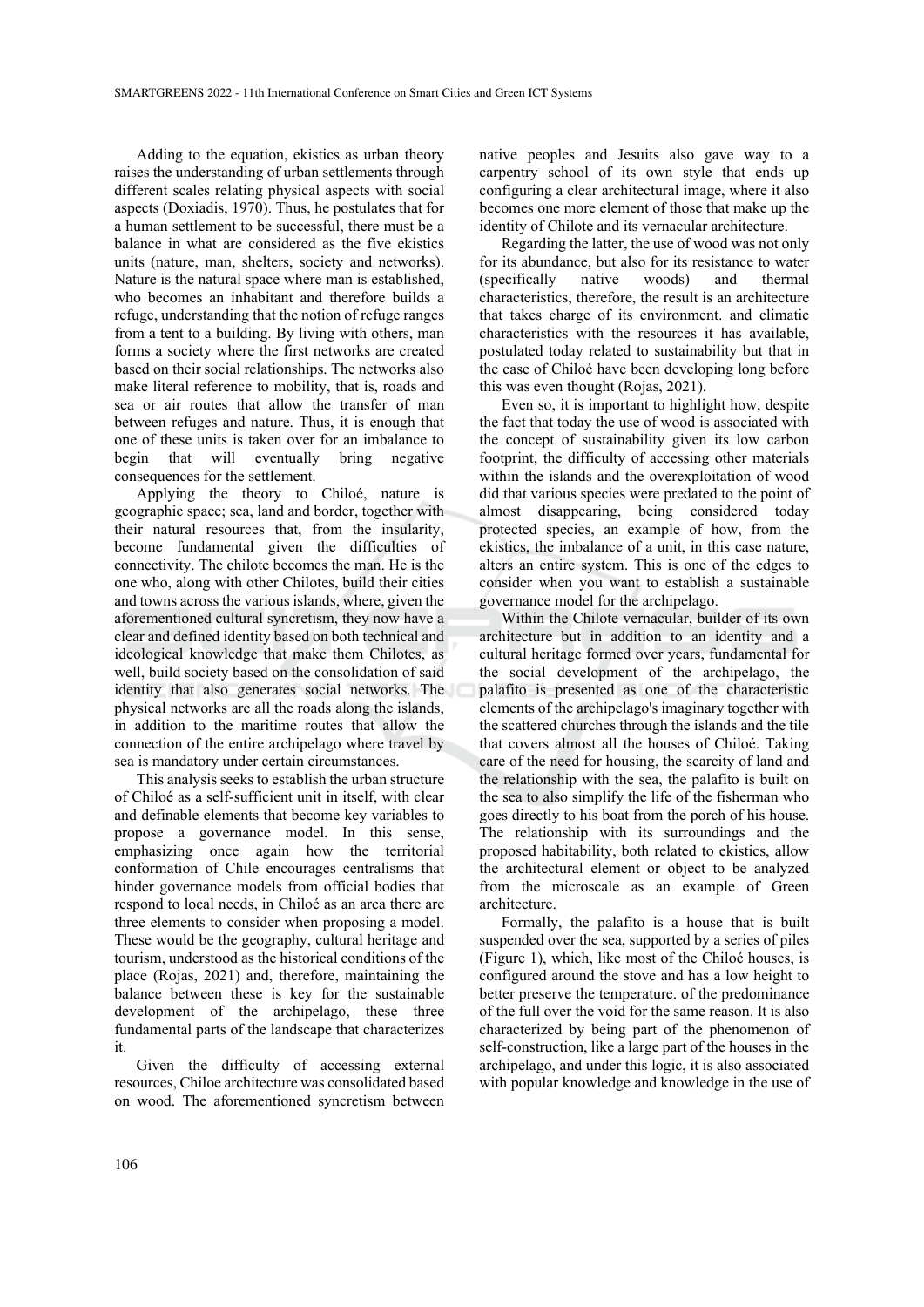wood characteristic of Chiloé's cultural wealth (Riveros & Tendero, 2021).

Although there was a time when the palafito was a symbol of poverty and bad living (Rojas, 2021), today it takes its place as an object of identity, being a key attraction for tourism and for architectural interventions. These, added to awareness for the environment, which implies a regulation in the use of native woods and technological advances that allow the redefinition of certain traditional architectural decisions (such as the existence of a stove, for example) are the new precepts. to take into account if you want to implement a governance system based on sustainable architecture, understanding Chiloe architecture as the materialization of a unique cultural heritage and the realization of a way of living.

Thus, today the palafito went from being just a home to hosting programs such as boutique hotels, cafes and even churches, where new technologies are also applied to redefine spaces and create a new habitability that adapts to current needs (Ibid.). Although this implies the redefinition of constructive traditions and cultural aspects, the proper performance of said operations is part of the considerations that a governance system must have that seeks to take advantage of tourism in the area, but always respecting a key cultural wealth to the understanding of Chiloé.

It is then worth asking how the stilt house as an object reflects the needs to establish a sustainable governance model with a Smart focus. Thus, it is essential to think about how to develop a wooden architecture based on the vernacular with the current climatic and productive challenges, where the exploitation of ancient native species is no longer possible, which also implies that the climatic factor that these supplied must be approached otherwise. This also entails the consideration of new technologies, mainly climate, as part of this new Chiloe architecture, where their inclusion must always be in pursuit of a specific architectural type without the intention of transforming it into something new, but rather adapting it to new needs; allow progress, but always maintaining the essence of Chiloé architecture. In addition, Chile's centralism with respect to the administration of the territory must be considered, where there is a historical debt with the territories and regions (Montecinos, et al, 2019), therefore, beyond proposing a model at the country level, It is necessary to propose a model based on communities, not only because of the aforementioned problem, but because these are presented as an opportunity for development as it is an established system throughout the archipelago given the

condition of insularity, where the neighborhood support networks and community are already formed and are part of the identity of the place; Without going any further, much of the Chiloe worldview and its rites are based on community activities, including festivities (Ampuero, 1952). This approach also goes hand in hand with the promotion of popular knowledge, and, therefore, with the transmission of a cultural heritage thinking of future generations and not only in its exploitation as a product by the tourist activity. a human group, this implies both cultural and material aspects, therefore, the correct establishment of a governance system for Chiloé must take care of both material wealth and immaterial wealth since both go hand in hand for the correct understanding of the ekistic system of the archipelago; The focus on this object to develop the research has to see how the immaterial culture of Chiloé falls on the material culture, they feed back. In addition, in a place highly demanded from a tourist perspective, such governance must take charge of the correct development of cultural wealth, where although it becomes a product, it cannot lose its significance for those who practice it, ending in a bad caricature. of an entire identity-generating culture.



Figure 1: Stilt houses sketch. Own elaboration.

#### **5 CONCLUSIONS**

Since its beginnings in pre-Columbian times, the inhabitants of Chiloé have developed based on their context. This relationship takes shape in the development of a clear and defined architectural style always related to wood and in the domain of mobility over a territory that can become hostile when one thinks of moving from one island to another. Even within all this hostility and almost precariousness that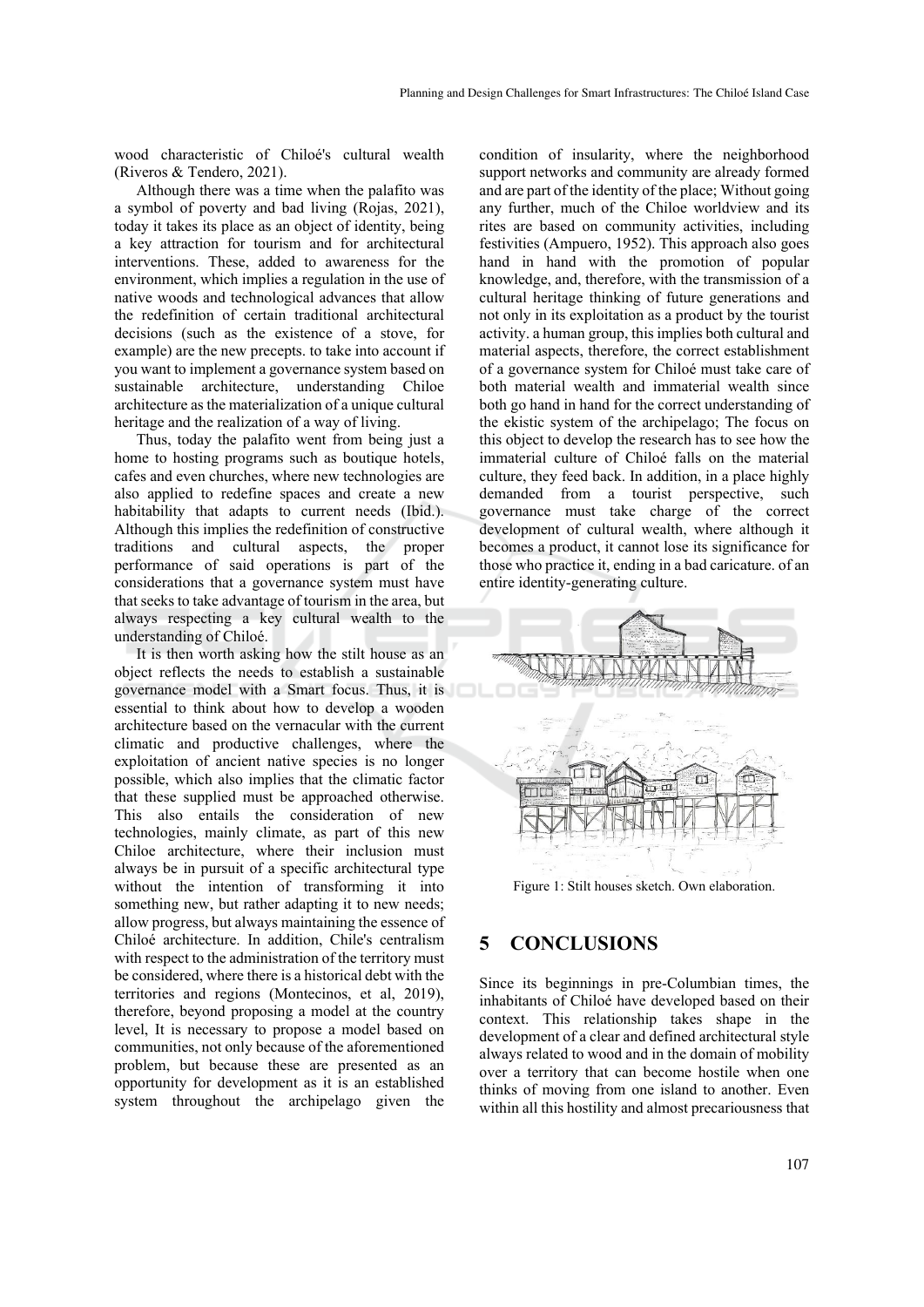

Figure 2: Schematic basis proposed for the model. Own elaboration.

can imply a degree of isolation, a particular and efficient way of living was created with respect to what it sought to solve, mixing all the knowledge that being Chilote can offer. Although the result is an architecture that can be associated with sustainability postulates, without a regulatory framework, a correct governance model presents imbalances that clearly weaken its development over time. This way of living, materialized in a particular vernacular architecture, is presented as a palpable base of opportunities to establish sustainable development models capable of not only taking charge of what is built from an economic-tourist perspective, but also present as an opportunity to develop social elements grouped in a cultural heritage, also understanding that the true sustainability of a community does not depend only on maintaining the physical, but also the social. The consolidation of material and intangible elements should always be a fundamental part when thinking about green architecture, where the identity elements generated by cultural heritage also reveal the importance of these means of development and governance models being through work with communities , responding to needs and direct problems that allow the development of these, even more so when said communities are already consolidated, giving a work based firm enough to bear the burden of carrying out a particular and culturally rich governance model, materialized in the built elements.

Thus, the palafito stands out not only from a formal look or as an object to observe, it stands out for being the recipient of material and immaterial traditions, for being an example of an architectural style that knew and knows how to take care of its environment and its needs, where it also gives rise to social relations both with others and with the context, allowing both the development of traditional economic activities such as fishing, but also the evolution of the building and its configuration towards the new needs that urban development and the arrival of the Tourism implies, not staying stagnant in time and evolving to once again respond to a new context that surrounds it, but always with a solid base rooted in the Chilote cultural heritage.

Therefore, a governance model applied to the case and designed for sustainable urban development (Figure 2) must always, with cultural heritage as the right foot, think about the development of an architecture based on vernacular models, but adapted to the needs and opportunities current issues regarding how to respond to mainly productive and climatic problems. It should be focused from community development, understanding that these groups, as the basic unit of human settlements, have the necessary capacity to organize themselves with respect to their needs and

from there, propose solutions that may or may not rise up the hierarchies as necessary. In addition, they are those who carry out and on whom fall the knowledge and cultural richness that has been referred to so